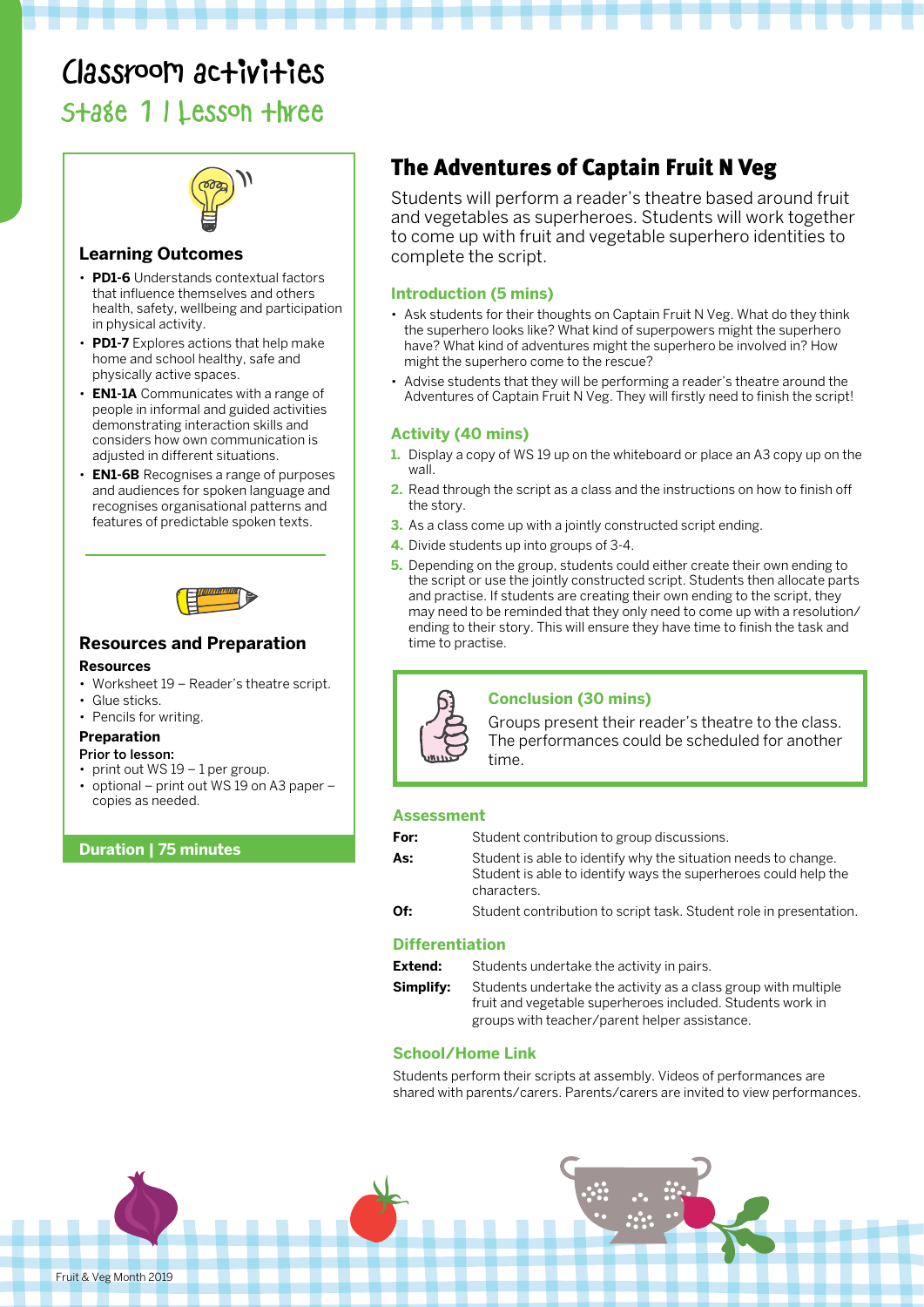## **Characters**

Narrator Captain Fruit N Veg Junk food Joe Sick Suzie Ill Ian Fruit & Veg Team member/s

## Script:

| <b>Narrator 1:</b>          | Sick Suzie and III Ian were feeling bad. Not enough fruit and vegetables<br>was the cause. Junk Food Joe was hanging around like a bad smell |
|-----------------------------|----------------------------------------------------------------------------------------------------------------------------------------------|
| <b>Sick Suzie:</b>          | My tummy hurts, and I feel yucky.                                                                                                            |
| Ill lan:                    | Achoo! Sniff, sniff. I don't feel very well either.                                                                                          |
| <b>Junk Food Joe:</b>       | Forget about it! You guys will be fine. Have another chip!                                                                                   |
| <b>Captain Fruit N Veg:</b> | Zoom, zoom, zoom. Well what do we have here? You kids look sick. Let<br>me guesstoo much junk food and not enough F&V?                       |
| Ill lan:                    | What's F&V?                                                                                                                                  |
| <b>Captain Fruit N Veg:</b> | F&V are fruits and vegetables, my sick friend. They are food superheroes!                                                                    |
| <b>Sick Suzie:</b>          | Well, we have been eating a lot of junk food lately. Junk Food Joe seems to<br>hanging with us a lot.                                        |
| <b>Junk Food Joe:</b>       | You love me! I smell good, taste delicious and am ready to eat anytime.<br>You don't need F&V, just me.                                      |
| <b>Captain Fruit N Veg:</b> | Hmmmlooks like I am going to need back up.<br>BACK UP, PLEASE! CODE GREEN!                                                                   |

### **In your groups, or as a class, write the ending to this story.**

You will need to:

- **1.** Come up a with fruit or veg superhero/es.
- **2.** Decide on the superhero/es superpower.
- **3.** Decide how Captain Fruit N Veg and your superhero/es battle Junk Food Joe and help Sick Suzie and Ill Ian.
- **4.** Write the rest of your script. Remember to start a new line for each character.